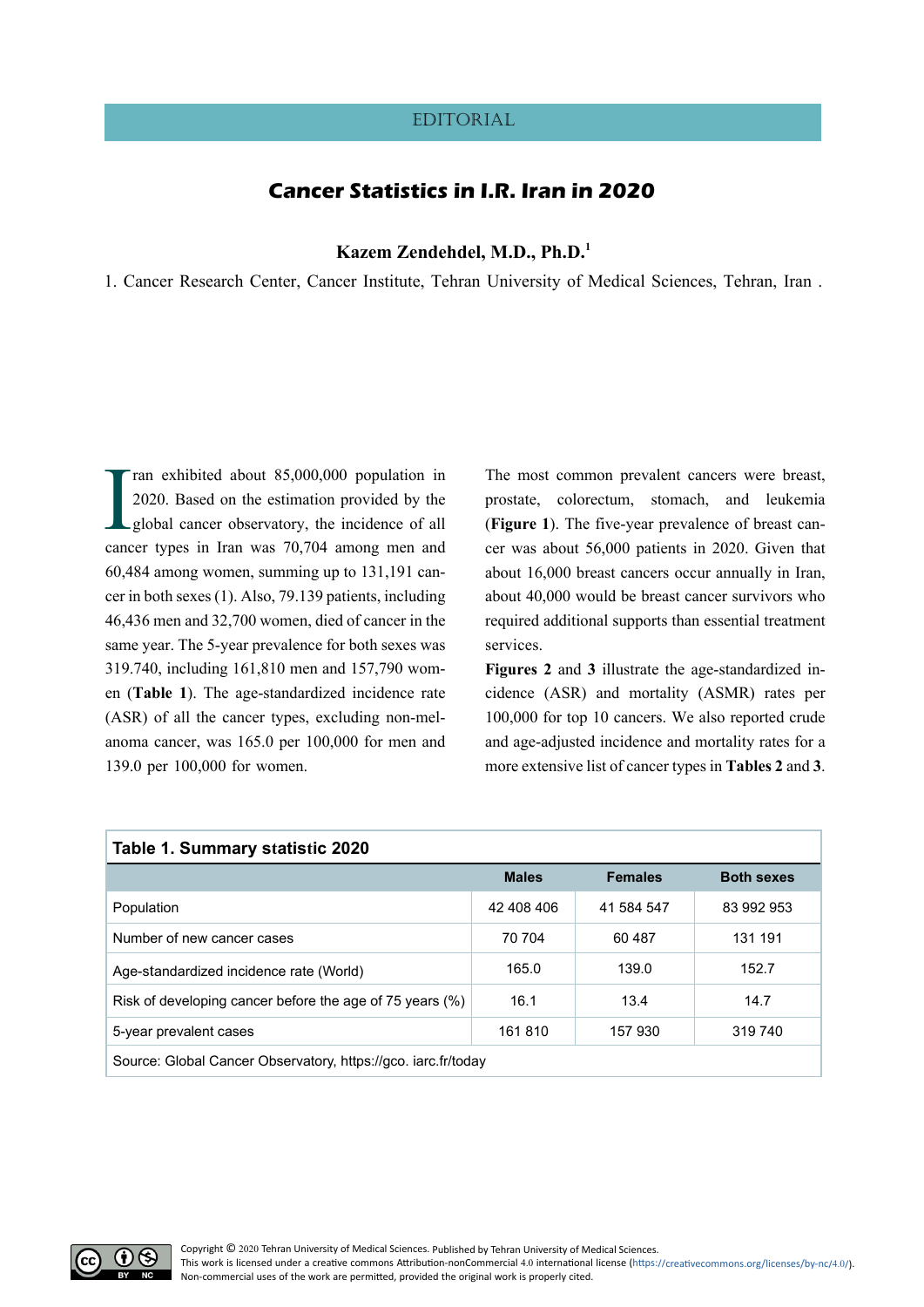

<span id="page-1-0"></span>



## <span id="page-1-1"></span>**Figure 2.** Age-standarized Incidence Rate (ASR) and Mortality Rate (ASMR) per 100,000 for difference cancer types in Iranian Male, 2020.

Source: Global Cancer Observatory, https://gco. iarc.fr/today

# 160

**Basic & Clinical Cancer Research, 2020; 12(4): 159-165 bccr.tums.ac.ir**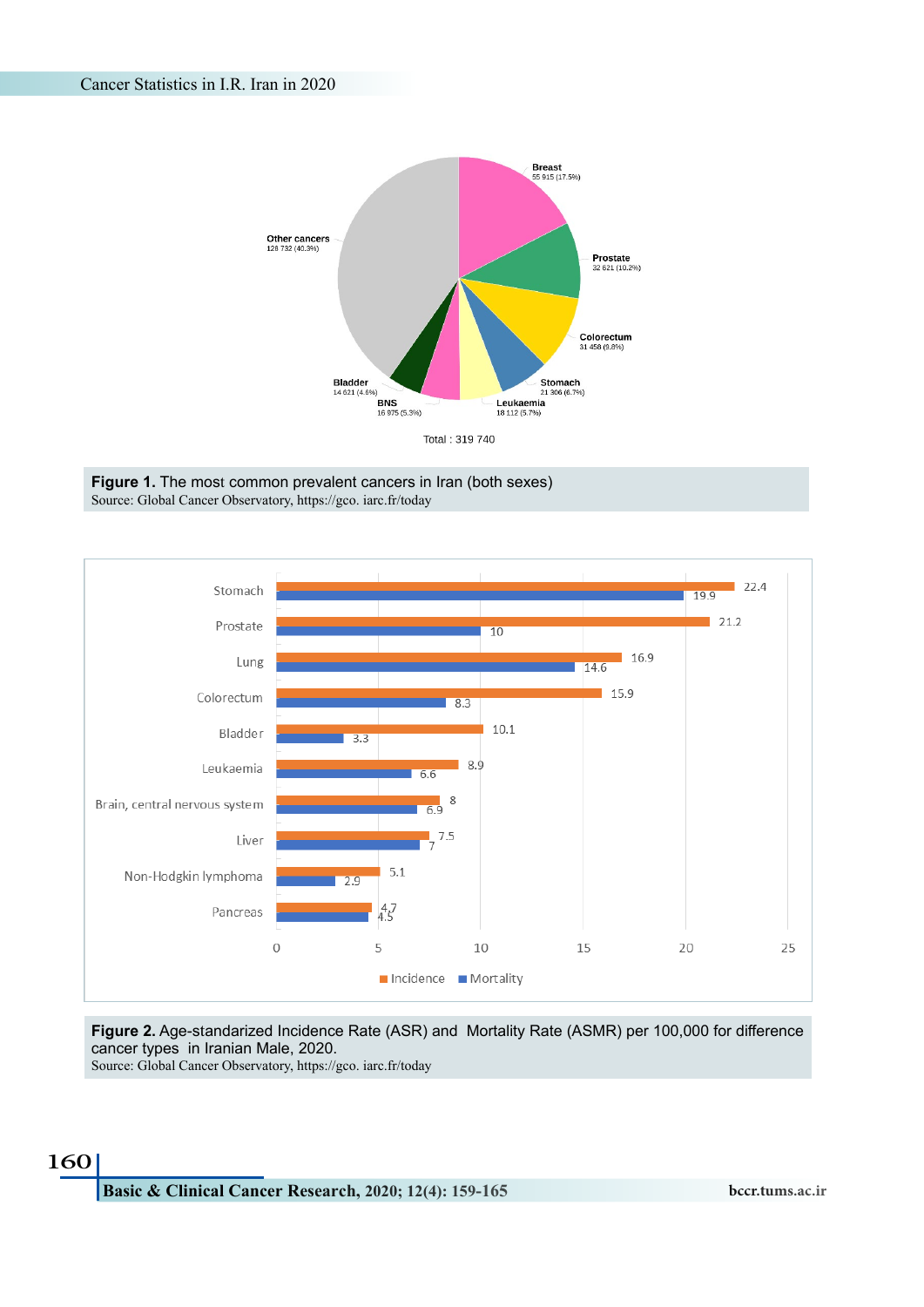Among men, the highest incidence rates per 100,000 were observed for stomach (ASR=22.4), prostate (ASR=21.2), and lung (ASR=16.9) cancers, but the highest mortality rates were observed for stomach (ASMR=19.9), lung (ASMR-14.6), and prostate (ASMR 10.0) cancers (**[Figure 2](#page-1-1)**, **[Table 2](#page-2-0)**). The mor-

| Table 2. Estimated number, incidence, mortality rates per 100,000 for different cancer types<br>in 2020 among Iranian Men. |               |           |                |                     |               |                       |                |
|----------------------------------------------------------------------------------------------------------------------------|---------------|-----------|----------------|---------------------|---------------|-----------------------|----------------|
| Incidence                                                                                                                  |               |           |                | <b>Mortality</b>    |               |                       |                |
| <b>Cancer</b>                                                                                                              | <b>Number</b> | Crude IR* | ASR**          | <b>Cancer</b>       | <b>Number</b> | Crude MR <sup>#</sup> | ASMR##         |
| <b>All Cancers</b>                                                                                                         | 70704         | 166.7     | 165            | All Cancers         | 46436         | 109.5                 | 107.9          |
| Stomach                                                                                                                    | 9599          | 22.6      | 22.4           | Stomach             | 8534          | 20.1                  | 19.9           |
| Prostate                                                                                                                   | 8937          | 21.1      | 21.2           | Lung                | 6229          | 14.7                  | 14.6           |
| Lung                                                                                                                       | 7184          | 16.9      | 16.9           | Prostate            | 4292          | 10.1                  | 10             |
| Colorectum                                                                                                                 | 6874          | 16.2      | 15.9           | Colorectum          | 3627          | 8.6                   | 8.3            |
| <b>Bladder</b>                                                                                                             | 4282          | 10.1      | 10.1           | Liver               | 3004          | 7.1                   | $\overline{7}$ |
| Leukemia                                                                                                                   | 3711          | 8.8       | 8.9            | <b>Brain</b>        | 3000          | 7.1                   | 6.9            |
| <b>Brain</b>                                                                                                               | 3485          | 8.2       | 8              | Leukemia            | 2848          | 6.7                   | 6.6            |
| Liver                                                                                                                      | 3210          | 7.6       | 7.5            | Pancreas            | 1900          | 4.5                   | 4.5            |
| Non-Hodg-<br>kin L                                                                                                         | 2226          | 5.2       | 5.1            | Esophagus           | 1790          | 4.2                   | 4.2            |
| Pancreas                                                                                                                   | 2003          | 4.7       | 4.7            | <b>Bladder</b>      | 1398          | 3.3                   | 3.3            |
| Esophagus                                                                                                                  | 1981          | 4.7       | 4.6            | Larynx              | 1292          | 3                     | 3              |
| Larynx                                                                                                                     | 1920          | 4.5       | 4.5            | Non-Hodgkin L.      | 1264          | 3                     | 2.9            |
| Kidney                                                                                                                     | 1026          | 2.4       | 2.4            | Multiple<br>myeloma | 555           | 1.3                   | 1.3            |
| Thyroid                                                                                                                    | 942           | 2.2       | 2              | Kidney              | 510           | 1.2                   | 1.2            |
| Hodgkin L.                                                                                                                 | 892           | 2.1       | $\overline{c}$ | Hodgkin L.          | 341           | 0.8                   | 0.77           |
| Multiple                                                                                                                   | 652           | 1.5       | 1.5            | Lip & Oral Cavity   | 230           | 0.54                  | 0.53           |

607 1.4 1.4 Gallbladder 175 0.41 0.4

319 0.75 0.72 Thyroid 149 0.35 0.35

Testis 542 1.3 1.1 Skin Melanoma 160 0.38 0.37

<span id="page-2-0"></span>**Table 2. Estimated number, incidence, mortality rates per 100,000 for different cancer types** 

Source: Global Cancer Observatory: https://gco.iarc.fr/today

\*IR: Incidence Rate \*\*Age-standardized Incidence Rate (ASR)

**#MR: Mortality Rate** 

MR: Mortality Rate **##** Age-standardized Mortality Rate (ASMR)

myeloma

Lip & Oral **Cavity** 

Skin Melanoma

161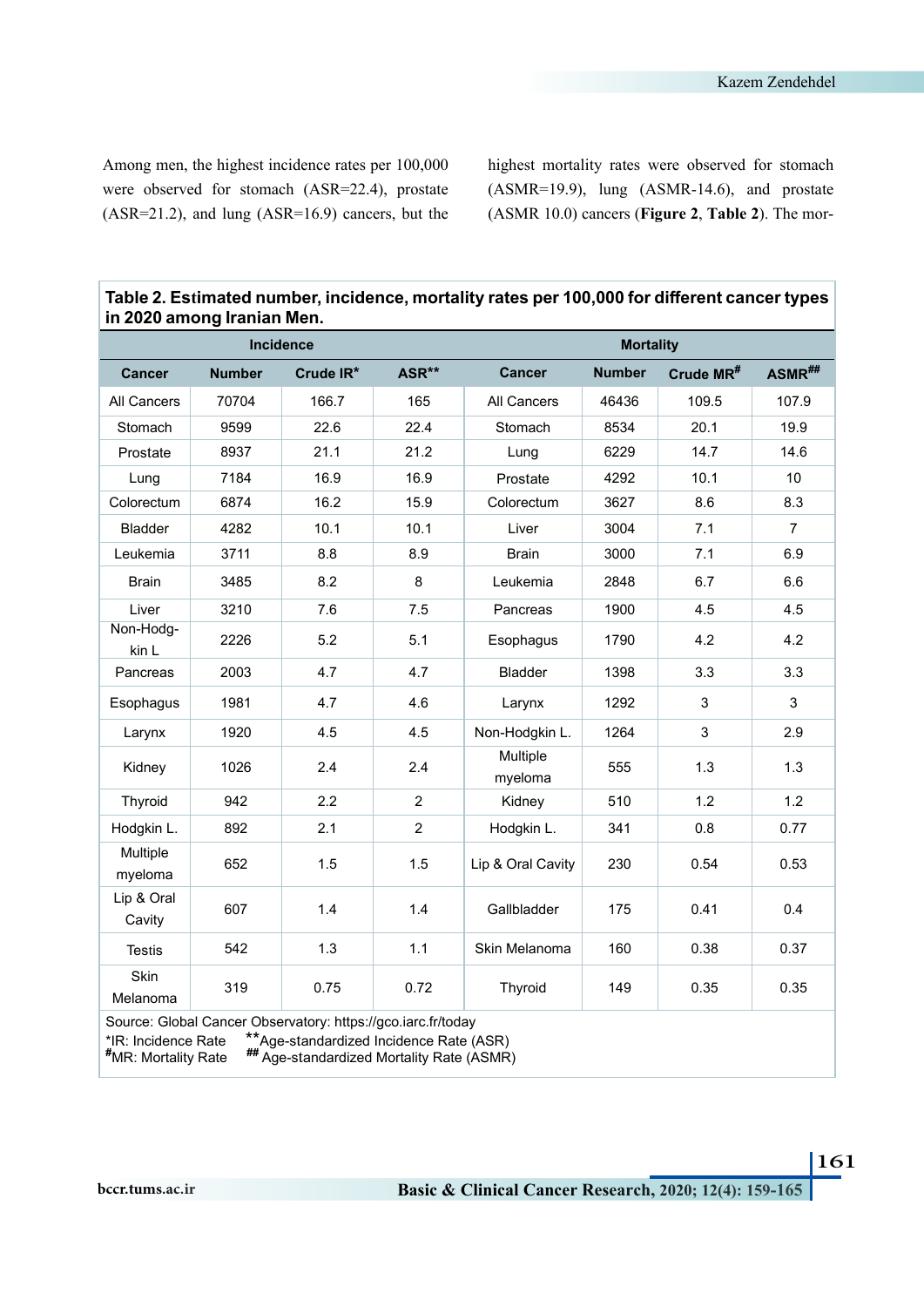tality to incidence ratio was low in stomach and lung cancers usually diagnosed in the advanced stages, but the ratio was higher in prostate and colorectal cancers. Among females, the highest incidence rates per 100,000 were observed for breast (ASR=35.8), stomach (ASR=12.5), and colorectal (ASR=11.9) cancers and the highest mortality rates were observed for stomach (ASMR=11.0), breast (ASMR-10.8), and lung (ASMR 7.0) cancers (**[Figure 3](#page-3-0)**, **[Table 3\)](#page-4-0)**. Likewise, the mortality to incidence ratio was low in stomach and lung cancers usually diagnosed in the advanced stages. Still, the ratio was higher in breast and colorectal cancers, indicating a better prognosis. The incidence and mortality rates of cancer in Iran have increased slightly during the last decades ([2,](#page-6-1)[3\)](#page-6-2). The ASR of all cancer sites, excluding non-melanoma skin cancer increased from 107.3 in 2008 to 152.7 per 100,000 in 2020. However, part of these differences could be due to the underreporting of cancer registries in previous years ([4](#page-6-3)) and the improvement of population-based cancer registry (PBCR) in Iran in recent years [\(5\)](#page-6-4). Cancer incidence and mortality rates are in-



<span id="page-3-0"></span>**Figure 3.** Age-standarized Incidence Rate (ASR) and Mortality Rate (ASMR) per 100,000 for difference cancer types in Iranian Female, 2020:

Source: Global Cancer Observatory, https://gco. iarc.fr/today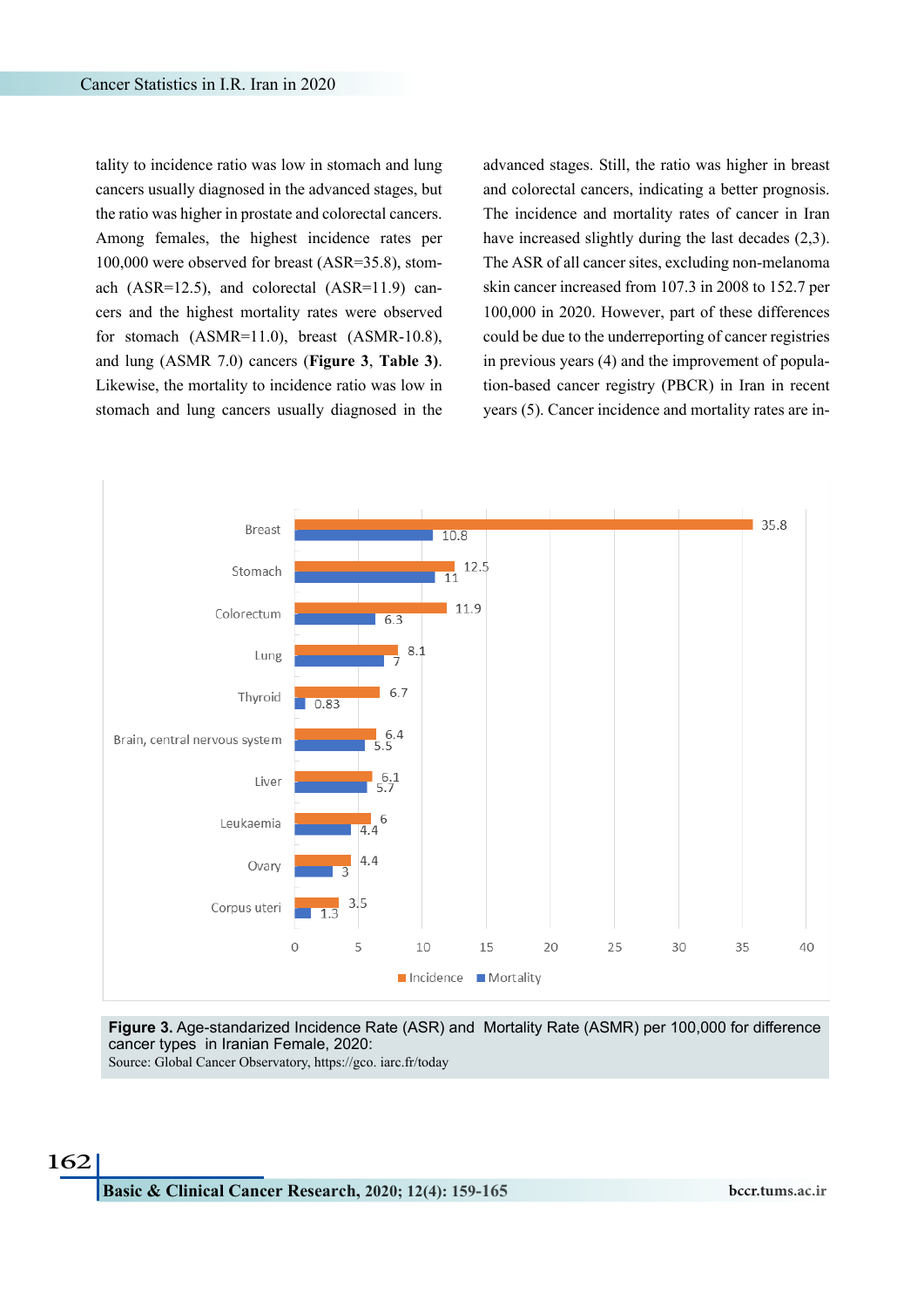| Incidence                                                                                                  |               |                                                                                      |       |                     | <b>Mortality</b> |                       |                |
|------------------------------------------------------------------------------------------------------------|---------------|--------------------------------------------------------------------------------------|-------|---------------------|------------------|-----------------------|----------------|
| <b>Cancer</b>                                                                                              | <b>Number</b> | Crude IR*                                                                            | ASR** | <b>Cancer</b>       | <b>Number</b>    | Crude MR <sup>#</sup> | ASMR##         |
| All Cancers                                                                                                | 60487         | 145.5                                                                                | 139   | All Cancers         | 32700            | 78.6                  | 78.9           |
| <b>Breast</b>                                                                                              | 16967         | 40.8                                                                                 | 35.8  | <b>Breast</b>       | 4810             | 11.6                  | 10.8           |
| Colorectum                                                                                                 | 5068          | 12.2                                                                                 | 11.9  | Stomach             | 4460             | 10.7                  | 11             |
| Stomach                                                                                                    | 5057          | 12.2                                                                                 | 12.5  | Lung                | 2842             | 6.8                   | $\overline{7}$ |
| Lung                                                                                                       | 3281          | 7.9                                                                                  | 8.1   | Colorectum          | 2593             | 6.2                   | 6.3            |
| Thyroid                                                                                                    | 3172          | 7.6                                                                                  | 6.7   | Liver               | 2320             | 5.6                   | 5.7            |
| <b>Brain</b>                                                                                               | 2695          | 6.5                                                                                  | 6.4   | <b>Brain</b>        | 2302             | 5.5                   | 5.5            |
| Liver                                                                                                      | 2491          | 6                                                                                    | 6.1   | Leukemia            | 1786             | 4.3                   | 4.4            |
| Leukemia                                                                                                   | 2389          | 5.7                                                                                  | 6     | Esophagus           | 1310             | 3.2                   | 3.3            |
| Ovary                                                                                                      | 1966          | 4.7                                                                                  | 4.4   | Ovary               | 1269             | 3.1                   | 3              |
| Corpus Uteri                                                                                               | 1535          | 3.7                                                                                  | 3.5   | Pancreas            | 1159             | 2.8                   | 2.9            |
| Esophagus                                                                                                  | 1438          | 3.5                                                                                  | 3.5   | Non-Hodgkin L.      | 775              | 1.9                   | 1.9            |
| Non-Hodgkin L.                                                                                             | 1390          | 3.3                                                                                  | 3.2   | Cervix Uteri        | 644              | 1.5                   | 1.5            |
| Pancreas                                                                                                   | 1164          | 2.8                                                                                  | 2.9   | Corpus Uteri        | 537              | 1.3                   | 1.3            |
| Cervix Uteri                                                                                               | 1056          | 2.5                                                                                  | 2.3   | Multiple<br>myeloma | 375              | 0.9                   | 0.92           |
| Bladder                                                                                                    | 783           | 1.9                                                                                  | 1.9   | Larynx              | 370              | 0.89                  | 0.92           |
| Kidney                                                                                                     | 593           | 1.4                                                                                  | 1.4   | <b>Bladder</b>      | 362              | 0.87                  | 0.93           |
| Lip, Oral Cavity                                                                                           | 532           | 1.3                                                                                  | 1.3   | Thyroid             | 336              | 0.81                  | 0.83           |
| Hodgkin Lym.                                                                                               | 514           | 1.2                                                                                  | $1.2$ | Kidney              | 292              | 0.7                   | 0.71           |
| Larynx                                                                                                     | 495           | 1.2                                                                                  | $1.2$ | Gallbladder         | 224              | 0.54                  | 0.55           |
| Source: Global Cancer Observatory: https://gco.iarc.fr/today<br>*IR: Incidence Rate<br>#MR: Mortality Rate |               | **Age-standardized Incidence Rate (ASR)<br>## Age-standardized Mortality Rate (ASMR) |       |                     |                  |                       |                |

<span id="page-4-0"></span>**Table 3. Estimated number, incidence, mortality rates per 100,000 for different cancer types in 2020 among Iranian women.**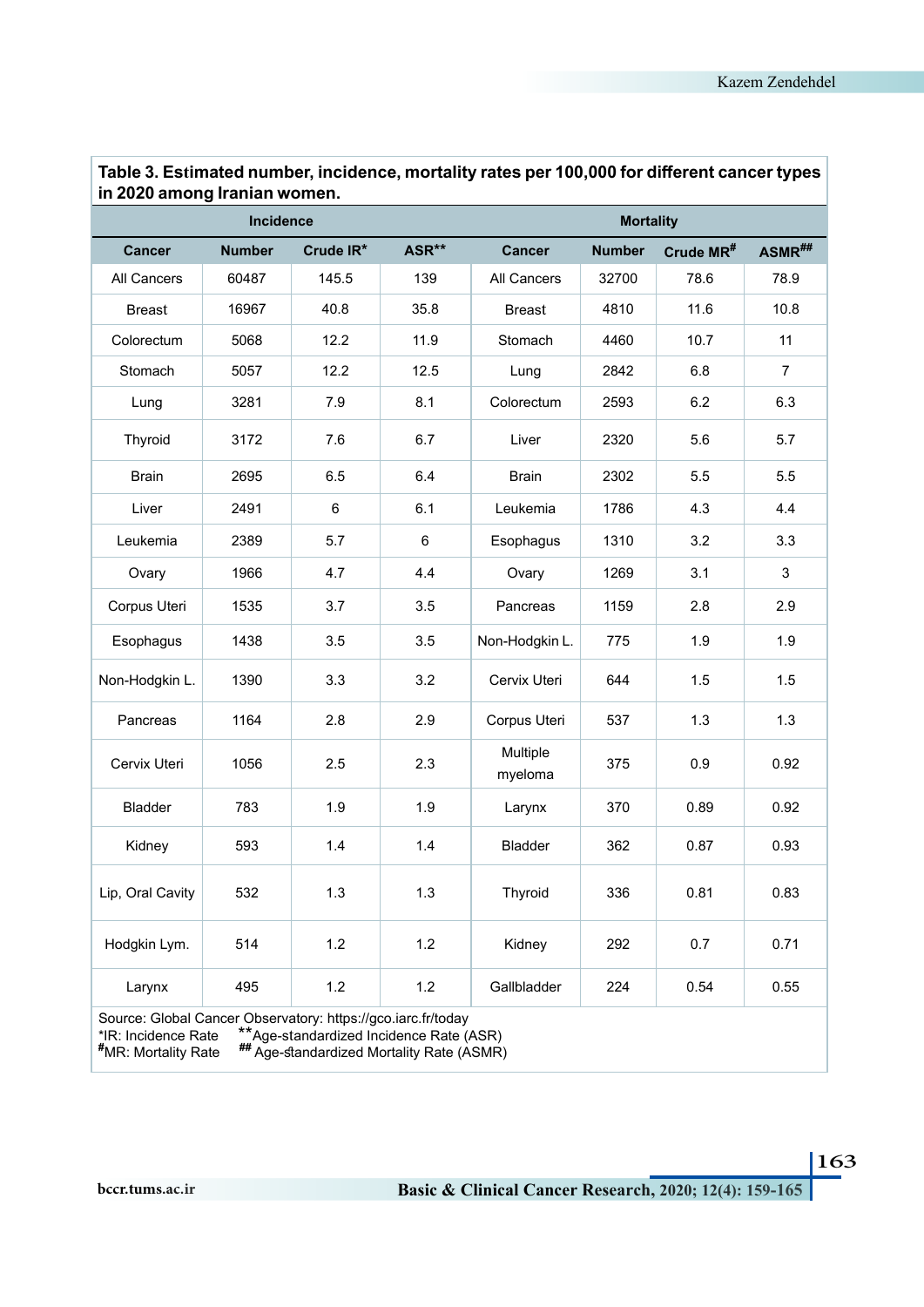creasing rapidly in low and middle-income countries, including Iran.

However, Iran has a total population of approximately 80 million, and ethnicity and lifestyle vary in different parts of the country. This variation leads to a variable cancer statistics profile across countries. **[Figure](#page-5-0) [5](#page-5-1)** illustrates the results of the national PBCR program in Iran and shows the variation of the most common cancers in different parts of Iran in men in 2014-2016 [\(6\)](#page-6-5). Stomach cancer was the most common cancer in the northwestern part of Iran, but prostate cancer was the most common cancer in the central and southern parts of Iran. Bladder cancer ranked first in two provinces, including Kerman and Bushehr provinces, where opium and water-pipe consumption are high. Besides, lung cancer ranked first among men in Hormozgan province in the southern part of Iran, where the water-pipe use is high both in men and women. Among women, breast cancer is the most common type of cancer in all provinces, except Ardabil province, where gastric cancer is the most common cancer type both in men and women [\(6](#page-6-5)).

Besides, risk factor profile varies in different parts of Iran; while cigarette smoking is high in the north and northwestern part of Iran, men and women who live in the southern part of Iran smoke water-pipe [\(7](#page-6-6)). Likewise, stomach cancer risk factors are variable and somewhat correlate with cancer incidence in Iran. The prevalence of H. pylori infection, the most important risk factor of stomach cancer, is higher in the northwestern part of Iran than in the southern part of Iran. As illustrated in **[Figure 5](#page-5-1),** stomach cancer is the most common cancer incidence among women in Ardabil province, where more than 90% of the population are infected with H pylori [\(8\)](#page-6-7). We also demonstrated that bladder cancer was the most common cancer among males living in Kerman, and Bushehr provinces, where the prevalence of opium consumption and the water- pipe is high, respectively [\(9](#page-6-8)).

## **CONCLUSION:**

Although the quality of PBCR in Iran is generally high, some provinces still require improvement in

<span id="page-5-0"></span>

<span id="page-5-1"></span>